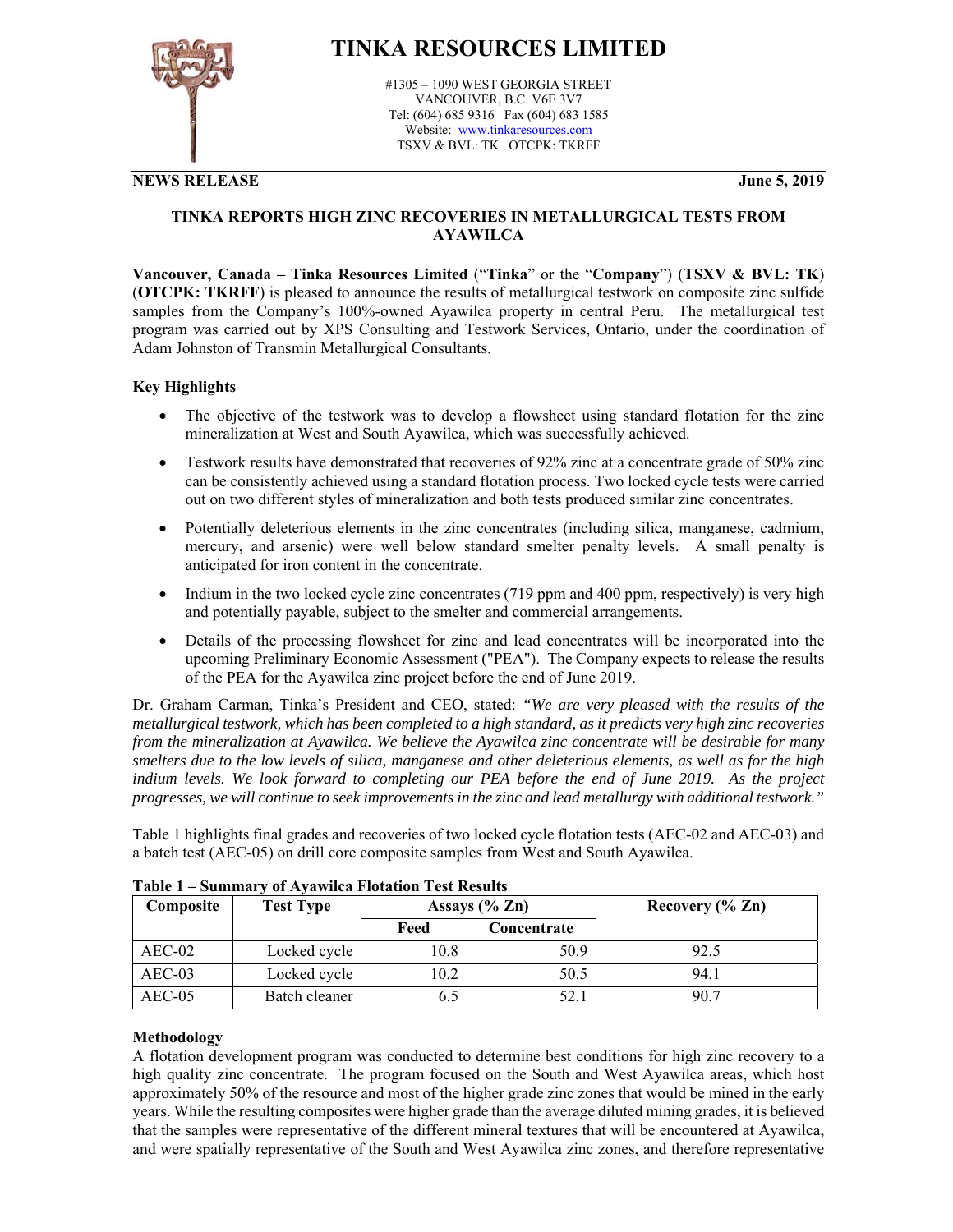with respect to flotation performance. The results were used to develop the proposed flowsheet and reagent scheme that will be discussed in more detail in the upcoming PEA.

#### **Detail of Sample Composites**

- Composite AEC-02 was comprised of 11 quarter core samples from 11 drill holes at West and South Ayawilca (91.6 m sampled). Composite AEC-02 had relatively high Zn/S ratios (i.e., low pyrite content) and relatively coarse-grained sphalerite textures.
- Composite AEC-03 was comprised of 17 quarter core samples (all different to AEC-02) from 15 drill holes at West and South Ayawilca (129.7 m sampled). Composite AEC-03 had relatively low Zn/S ratios (i.e., high pyrite content) and finer grained sphalerite textures.
- Composite AEC-05 was comprised of 4 quarter core samples (all used in AEC-03) from 4 drill holes at West and South Ayawilca (39.5 m sampled). Composite AEC-05 had relatively low Zn/S ratios (i.e., high pyrite content) and relatively fine grained sphalerite textures.
- Two high pyrrhotite quarter core samples were not included in the tests. The pyrrhotite mineralization at Ayawilca is a minor and discrete geometallurgical domain that will be studied in future flotation development phases.

Detailed assays of the two locked cycle concentrates are presented in Table 2.

|                      |               | <b>Detection</b> |               |               |                          |      | <b>Detection</b> |               |                 |
|----------------------|---------------|------------------|---------------|---------------|--------------------------|------|------------------|---------------|-----------------|
| Analyte              | Unit          | Limit            | <b>AEC-02</b> | <b>AEC-03</b> | Analyte                  | Unit | Limit            | <b>AEC-02</b> | <b>AEC-03</b>   |
| AI                   | $\frac{0}{0}$ | 0.01             | 0.03          | 0.03          | $\overline{\mathsf{Sr}}$ | ppm  | 3                | 16            | $\overline{21}$ |
| As                   | ppm           | 5                | 319           | 242           | Ta                       | ppm  | 0.2              | ${}_{0.2}$    | ${}_{0.2}$      |
| B                    | ppm           | 10               | < 10          | < 10          | Tb                       | ppm  | 0.1              | < 0.1         | < 0.1           |
| Ba                   | ppm           | 3                | 4             | 4             | Te                       | ppm  | 6                | < 6           | < 6             |
| Be                   | ppm           | 3                | $<$ 3         | $<$ 3         | Th                       | ppm  | 0.1              | 0.2           | 0.1             |
| Bi                   | ppm           | $\overline{2}$   | 26            | 22            | Ti                       | %    | 0.01             | < 0.01        | < 0.01          |
| Ca                   | $\%$          | 0.01             | 0.05          | 0.05          | <b>TI</b>                | ppm  | 0.1              | 1.5           | 2.7             |
| Cd                   | ppm           | $\overline{2}$   | 1800          | 1650          | Tm                       | ppm  | 0.1              | < 0.1         | < 0.1           |
| Ce                   | ppm           | 0.8              | 0.9           | ${}_{0.8}$    | U                        | ppm  | 0.1              | 1.1           | 1.2             |
| Co                   | ppm           | 0.2              | 8.5           | 11            | $\vee$                   | ppm  | 5                | < 5           | < 5             |
| Cr                   | ppm           | 30               | 90            | 90            | W                        | ppm  | 0.7              | 1.1           | 0.8             |
| Cs                   | ppm           | 0.1              | 1             | 0.9           | Y                        | ppm  | 0.1              | 1             | 0.9             |
| Cu                   | ppm           | $\overline{2}$   | 2280          | 1880          | Yb                       | ppm  | 0.1              | < 0.1         | < 0.1           |
| Dy                   | ppm           | 0.3              | ${}_{0.3}$    | ${}_{0.3}$    | Zn                       | ℅    | 0.01             | 50.9          | 50.5            |
| Er                   | ppm           | 0.1              | < 0.1         | < 0.1         | Au                       | ppb  | 2                | 60            | 21              |
| Eu                   | ppm           | 0.1              | 0.1           | < 0.1         | Pd                       | ppb  | 5                | < 5           | < 5             |
| Fe                   | %             | 0.05             | 13.1          | 14            | Pt                       | ppb  | 5                | < 5           | 11              |
| Ga                   | ppm           | 0.2              | 11.7          | 10.6          | Ag                       | ppm  | 3                | 52            | 51              |
| Gd                   | ppm           | 0.1              | 0.1           | 0.1           | Hq                       | ppb  | 5                | 4570          | 4510            |
| Ge                   | ppm           | 0.7              | 0.9           | 1.5           | C-Total                  | %    | 0.01             | 0.15          | 0.21            |
| Ho                   | ppm           | 0.2              | ${}_{0.2}$    | ${}_{0.2}$    | S-Total                  | $\%$ | 0.01             | 33.9          | 34.1            |
| Hf                   | ppm           | 10               | < 10          | < 10          | Co3O4                    | $\%$ | 0.005            | < 0.005       | < 0.005         |
| In                   | ppm           | 0.2              | 719           | 399           | CuO                      | %    | 0.005            | 0.303         | 0.253           |
| K                    | %             | 0.1              | < 0.1         | < 0.1         | <b>NiO</b>               | $\%$ | 0.003            | 0.008         | 0.006           |
| La                   | ppm           | 0.4              | 0.5           | ${}_{0.4}$    | SiO <sub>2</sub>         | $\%$ | 0.01             | 0.74          | 0.46            |
| Li                   | ppm           | 3                | 24            | 24            | Al2O3                    | $\%$ | 0.01             | 0.08          | 0.1             |
| Mg                   | %             | 0.01             | 0.16          | 0.1           | Fe2O3(T)                 | $\%$ | 0.01             | 16.94         | 18.32           |
| Mn                   | ppm           | 3                | 1190          | 1700          | MnO                      | %    | 0.001            | 0.144         | 0.206           |
| Mo                   | ppm           | 1                | 5             | 5             | MgO                      | $\%$ | 0.01             | < 0.01        | < 0.01          |
| <b>N<sub>b</sub></b> | ppm           | 2.4              | < 2.4         | < 2.4         | CaO                      | %    | 0.01             | < 0.01        | < 0.01          |
| Nd                   | ppm           | 0.4              | ${}_{0.4}$    | 0.4           | Na2O                     | %    | 0.01             | < 0.01        | < 0.01          |
| Ni                   | ppm           | 10               | 20            | 10            | <b>K2O</b>               | $\%$ | 0.01             | 0.01          | 0.01            |
| Pb                   | ppm           | 0.8              | 821           | 4830          | TiO <sub>2</sub>         | %    | 0.01             | 0.01          | 0.01            |
| Pr                   | ppm           | 0.1              | 0.1           | 0.1           | P2O5                     | $\%$ | 0.01             | 0.01          | 0.01            |
| <b>Rb</b>            | ppm           | 0.4              | 0.7           | 0.4           | Cr2O3                    | $\%$ | 0.01             | 0.01          | 0.01            |
| Sb                   | ppm           | $\overline{2}$   | 25            | 34            | V2O5                     | %    | 0.003            | < 0.003       | < 0.003         |
| Se                   | ppm           | 0.8              | 2.6           | 2.4           | CI                       | %    | 0.01             | 0.03          | 0.02            |
| Si                   | %             | 0.01             | 0.39          | 0.26          | F                        | %    | 0.01             | 0.02          | 0.01            |
| Sm                   | ppm           | 0.1              | 0.1           | 0.2           | CO3 (calc)               | %    | 0.01             | 0.25          | 0.59            |
| Sn                   | ppm           | 0.5              | 378           | 413           | LOI                      | %    |                  | 15.26         | 15.52           |

**Table 2 – Detailed Analyses of Locked Cycle Concentrates AEC-02 and AEC-03 from Ayawilca** 

Notes to Table 2. Assays were carried out by Activation Laboratories, Ancaster, Ontario

Elements (except precious metals, zinc) were analysed using peroxide fusion, ICP-OES and ICP-MS.

Zinc was analysed by peroxide fusion and ICP-OES.

Precious metals (Au, Pd, Pt, Ag) were analysed with fire assay and ICP-OES finish.

Hg was analysed by cold vapour FIMS.

C-Total and S-Total were analysed by infra-red techniques.

Oxides were analysed by whole rock analysis XRF.